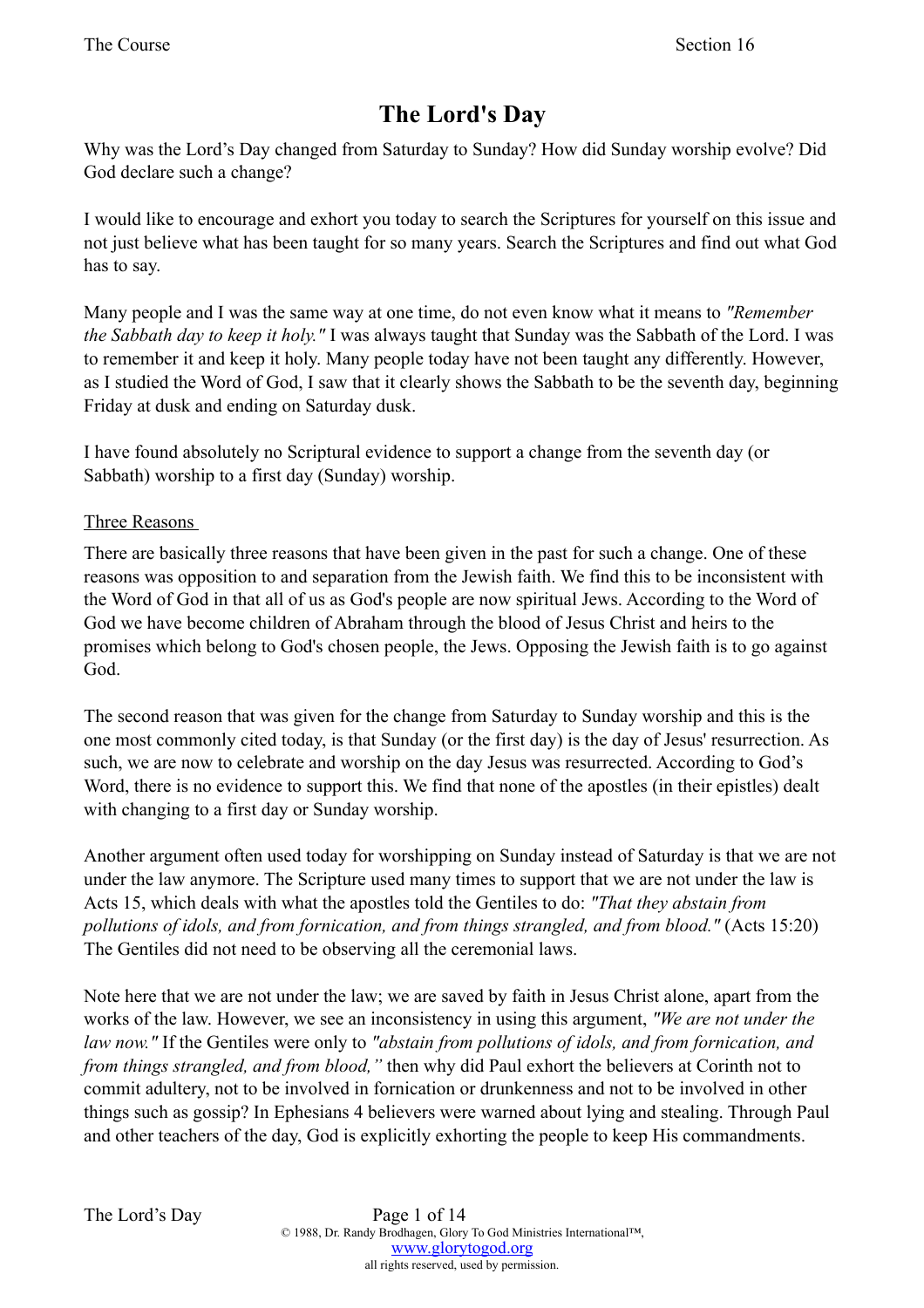They have faith in Jesus and now they are saved, but as James puts it, *"Faith without works is dead."* What are the works? The works are the keeping of God's law. God is explicitly exhorting the people to keep His commandments.

The argument goes on to say that there are only two commandments now -- one is to love God and the second is to love your neighbor as yourself. It is true that Jesus said that and it is fine to point it out. However, we see that Jesus was quoting two Old Testament Scriptures -- Deuteronomy 6:4-5 and Leviticus 19:18. In Matthew 5:19 Jesus clearly says that the commandments of God have not been done away with; they still stand.

# Established by God

The seventh day Sabbath is specifically the one that still stands; all the ceremonial sabbaths have been done away with. The seventh day (Saturday) is to be observed (unknowingly observed by most Christians on the first day [Sunday]). At creation the seventh day Sabbath was established before the law was given. The Lord, by His own finger, also included it in the Ten Commandments. **Exodus 20.** No Scripture supports a change from Saturday to Sunday worship. If so, how did the change come about? You will find this very interesting!

Flying was not considered possible 200 years ago. People would have thought it ridiculous, but it is a common thing today. In a similar way, if marriage was done away with, in 200 years it would not even be considered. In such a society, people would do whatever they wanted because their granddad did it that way, their dad did it that way and now they are doing it that way. They do not know any differently.

People do not know how the change from Sabbath worship to Sunday worship happened. I think it is important for the body of Christ to study the history of how the change came about. How did it come to be that we now worship God on Sunday?

We have noted that there is absolutely no evidence in the Old or New Testament for the change from Saturday to Sunday. In fact, we see the apostles and everyone else observing the Sabbath. If God did not change it, who did? If we were to go back through history, we would find the answer simply and clearly. We are not condemning any people today who are involved in any particular fellowship. However, we want to get to the truth about how this change came about. The change from the Sabbath (Saturday) was not made by God, but by the Roman Catholic Church.

#### Observations by Socrates, Sosaman and Webster

Socrates, a Greek church historian of the fifth century, wrote, "Almost all churches throughout the world celebrate the sacred mysteries on the Sabbath of every week. Yet the Christians of Alexandria and at Rome on account of the same ancient tradition have ceased to do this."

In other words, this change was not made by the apostles. In fact, the early church was observing the Sabbath (Saturday) up and through the fifth century. The Christians of Alexandria and Rome had ceased to do it. This is found in *Ecclesiastical History*, verse 21 and 22 in a select library of Nicene and post-Nicene fathers, the second series, volume 22, page 132.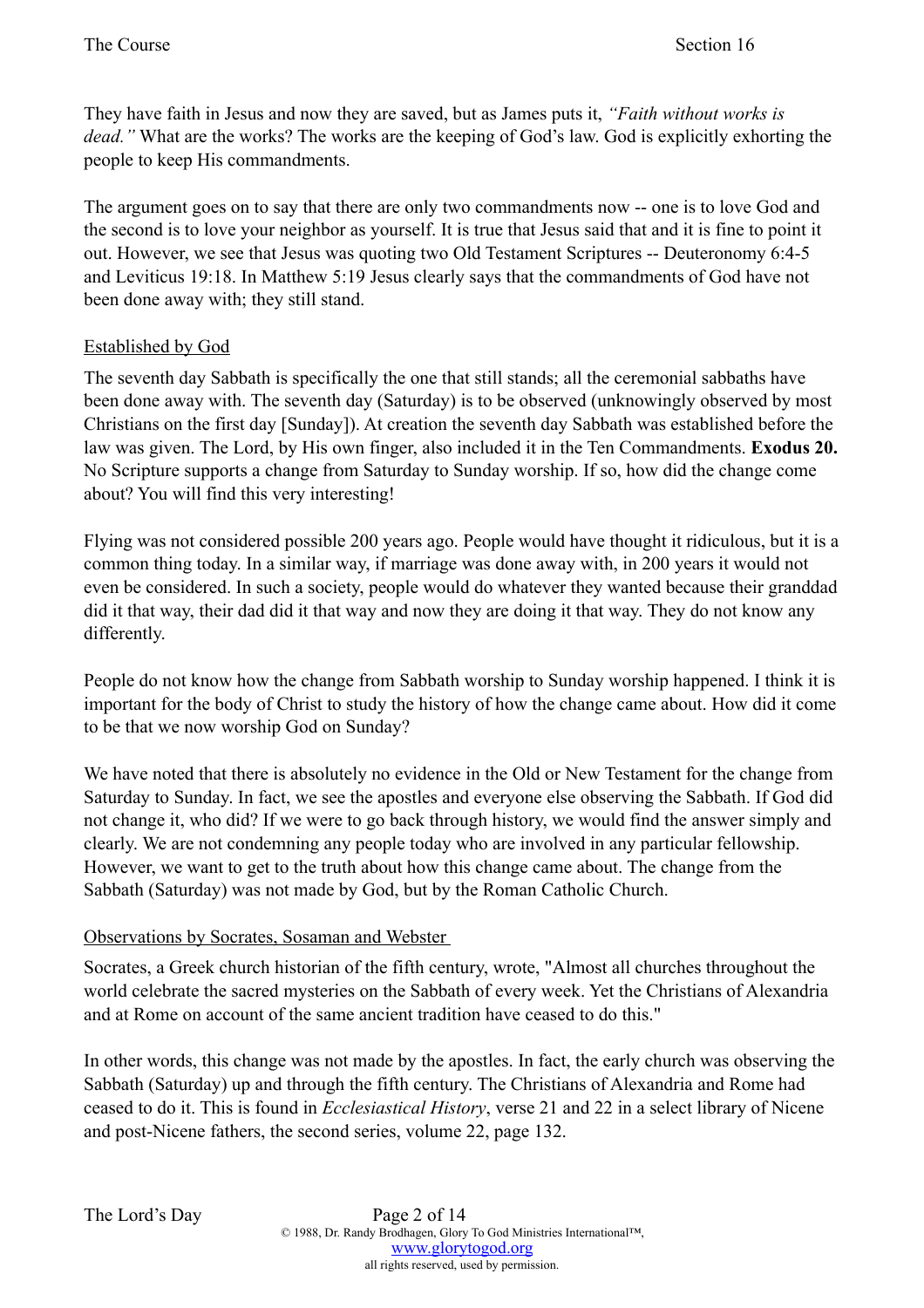Sosaman was another church historian of the fifth century. He wrote, "The people of Constantinople (or the Eastern Catholic Church) almost everywhere assemble together on the Sabbath as well as on the first day of the week, which custom is never observed at Rome or at Alexandria." We see a division even within the early church at that point. The Eastern Catholic Church observed worship on the Sabbath as well as the first day of the week through the fifth century. In other words, they observed a Sabbath worship on Saturday as well as a worship on Sunday. "Which custom (writes Sosaman) is never observed at Rome or Alexandria." The Western Church had divided, stopped what they had been doing and made a change. This is found in *Ecclesiastical History*, in a select library of Nicene and post-Nicene fathers, second series, volume 2, page 390.

How did this change come about? The early Christians had at first adopted the Jewish seven day week with its numbered weekdays. "By the close of the third century A.D., this began to give way to the planetary week. This is what we now know as -- Monday, Tuesday, Wednesday, etc. In the fourth and fifth Centuries the pagan designation became generally accepted in the western half of Christendom. The use of the planetary names by Christians attest to the growing influence of astrological speculations which were introduced by converts from paganism. During these same Centuries, the spread of the oriental solar worship (especially that of Mythra, the Persian sun worship) in the Roman world had already lead to the substitution by pagans of the day of solas for day of saturny as the first day of the planetary week. Thus gradually a pagan institution was engrafted into Christianity." We find this on page 220 and 221 of *Rest Days*, by Hutton Webster. Apparently up through the fifth and sixth Centuries, Sabbath was still being observed in the eastern part of Christianity. However, in the western part (centered around Rome and Alexandria) the change had come. They had already dropped the Sabbath and were worshipping solely on Sunday.

What was the motivation for such a change?

# Confusion Produced

It was a compromise of God's Word in order not to disturb the practice of pagan people. Sunday was the day of pagan worship. In addition, it was hoped that they would simply change from worshipping false gods to worshipping Jesus. Did it work? No. In fact, it created confusion about whether the Christians were now worshipping the sun god.

Another early historian, Tertullian, wrote, "Others with greater regard to good manners, it must be confessed, suppose that the sun is the god of the Christian because it is a well known fact that we pray toward the east and because we make Sunday a day of festivity. What then, do you do less than this? Do not many among you with an affection of sometimes worshipping the heavenly bodies likewise move your lips in the direction of the sunrise? It is you, at all events, who have even admitted the sun into the calendar of the week and you have selected its day, Sunday, in preference to the preceding day (which we know is the Sabbath) as the most suitable day of the week. Now by resorting to these customs you deliberately deviate from your own religious rites to those of strangers [or the pagans]." This is found in Ad Nations, i-13, in the Ante-Nicene fathers, volume 3, page 123.

We see that the Christian practices were confusing the pagans. The pagans thought the Christians had now become pagans because they had taken Sunday as the day of festivity and worship and they had changed the calendar so that instead of going with God's order of the first day, second day, third day, fourth day, etc., they had now changed to the pagan designations of Sunday, Monday, Tuesday, etc.,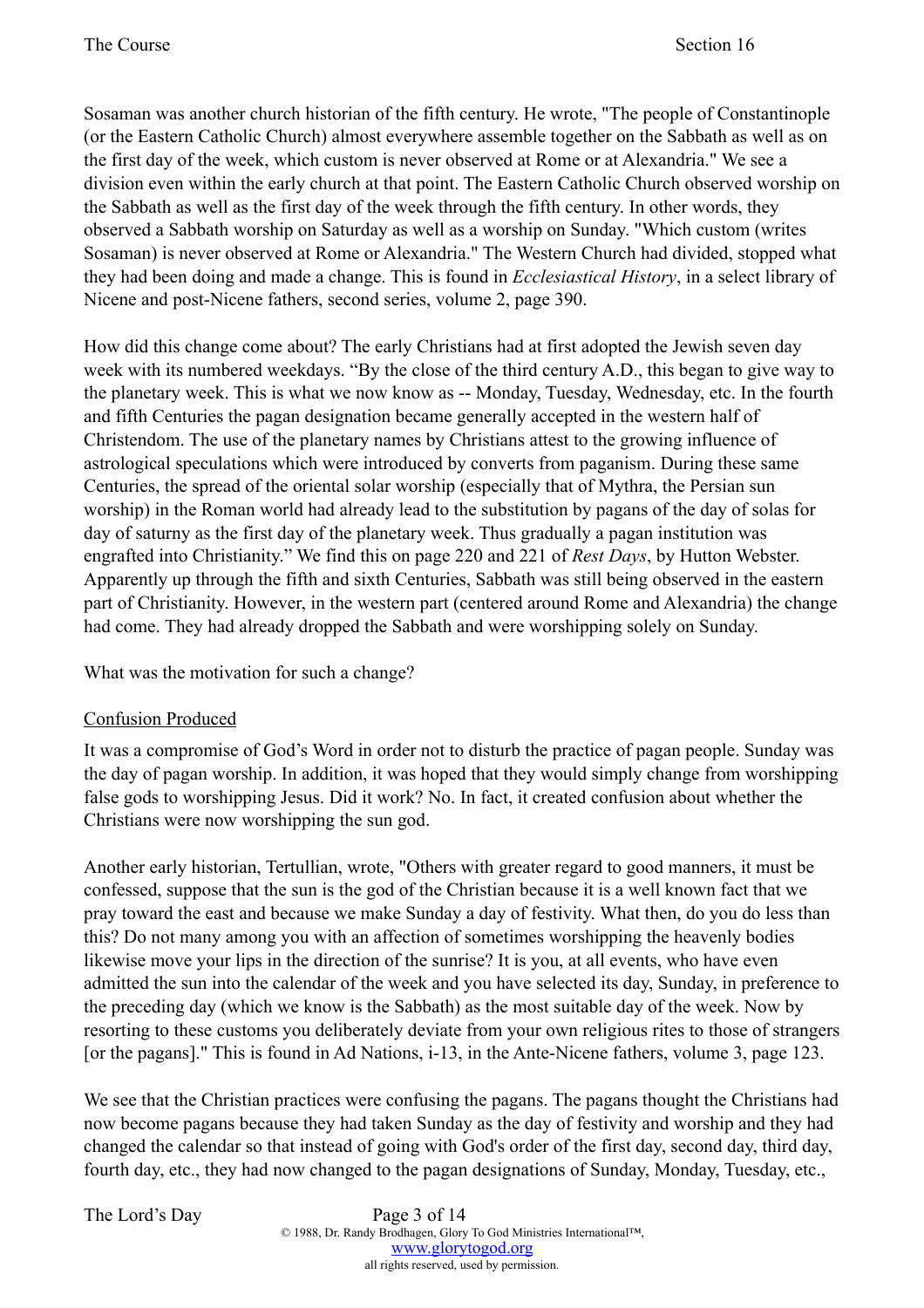all in benefit of pagan gods. The tactic of changing the day made the pagans think that the Christians had become pagans.

## Decrees by Constantine and the Catholic Church

If it created confusion, why did the change to Sunday continue? It was put into civil law by Constantine in 321 A.D. and into church law by the popes of Rome. "On the venerable day of the sun, let the magistrates and the people residing in cities rest." This is the civil law that was set up by Constantine in 321 A.D. "Let all workshops be closed. In the country, however, persons engaged in agriculture may freely and lawfully continue their pursuits because it often happens that another day is not suitable for grain sowing or for vine planting; lest by neglecting the proper moment for such operations the bounty of heaven should be lost. (Given the seventh day of March, Crispus and Constantine being consuls each of them for the second time.)" This is found in the Codex Justinianus, library 3, Title 12-3, translated by Philip Schaff, D.D. It is found in *The History of the Christian Church* (the 7-vol. edition), 1902, Volume 3, page 380.

Constantine was the emperor of Rome from 306-337 A.D. He himself was a sun worshipper in the first years of his reign and later professed a conversion to Christianity. However, it is noted that in his practices it was apparent he was still an admirer of the sun god, Apollo. He made into civil law, or public law, that Sunday was declared to be a day set aside for rest.

Who gave the Catholic Church authority to change God's Sabbath to Sunday? God did not. They did it themselves! On this subject *The Converts' Catechism of Catholic Doctrine*, which received the Apostolic Blessing of Pope Pius X, on January 25, 1910, stated -- "Questions: Which is the Sabbath day? Answer: Saturday is the Sabbath day. Question: Why do we observe Sunday instead of Saturday? Answer: We observe Sunday instead of Saturday because the Catholic Church in the Council of Laodicea 336 A.D. transferred the solemnity or the holiness from Saturday to Sunday." Second edition, page 50.

A *Doctrinal Catechism*, by Rev. Kennan, approved by Most Rev. John Hughes, D.D., Archbishop of New York, states, "Question: Have you any other way of proving that the church has power to institute festivals of precept or commandment? Answer: Had she not such a power, she could not have done that in which all modern religionists agree with her. She could not have substituted the observance of Sunday, the first day of the week, for the observance of Saturday, the seventh day, a change for which there is no scriptural authority."

In their own writings, the Catholic Church says it had the power to change the worship on Sabbath to Sunday by papal decree. It is substantiated here. They even said that there was no Scriptural authority to do so. The only way they could do it was because they (the church) had the right to change the authority of Scriptures.

In *An Abridgment of the Christian Doctrine*, by Reverend Henry Tuberville of Douay College, France, the following, "Question: How prove you that the church has power to command feasts and holy days, or establish new laws and regulations? Answer: By the very act of changing the Sabbath to Sunday which Protestants allow us. And therefore, they fondly contradict themselves by keeping Sunday strictly and breaking most other feasts commanded by the same church. Question: How do you prove that? Answer: Because by keeping Sunday, the (Protestants) acknowledge the Catholic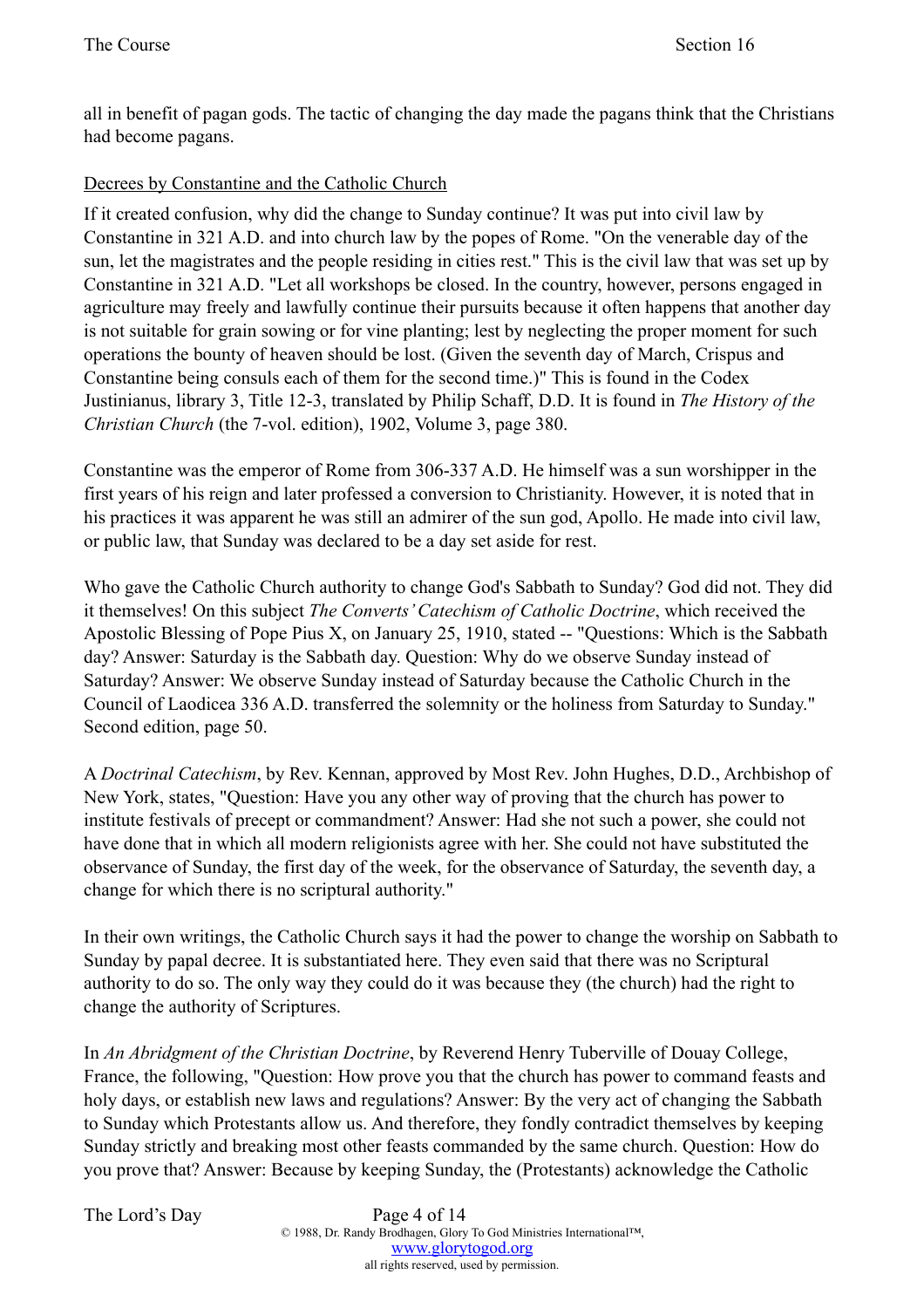Church's power to ordain feasts and to command them under sin. And by not keeping the rest of the feast days, by her commanded, they again deny in fact the same power." Page 58.

We see that all of the reformers recognized that the commandments of God still stood. Yet when it came to the issue of the Sabbath, the fourth commandment, to remember the Sabbath day to keep it holy, there was a change.

#### Compromise Revealed

Even the Catholic Church, who made the change by the Pope's decree, say they hold the Protestants in account on this very issue. Here is a quotation from a document entitled, *"Why Do You not Keep the Sabbath Day?"* from the *Library of Christian Doctrine*, pages 3 and 4. This was written by the Catholic Church in response to the Protestants breaking away from the Catholic Church, as to what was going on in the Protestant movement. "If the Catholic Church and not an ordinance of God, made the change from Saturday to Sunday, why did the Protestant movement not change it back to the seventh-day Sabbath in accordance with God's law which all Protestant reformers stand by as not being done away with?"

(That is the question. Why did the Protestants not change it back to the way it was supposed to be?) Answer: They did not want to change the people's way of thinking and pattern of life even though God's Word called that change to take place. They compromised in the Sabbath area what they fought so hard for in other areas -- to get back to doing what the Bible says. The Catholic Church noted the fallacy of the Protestant thought in this area concerning the Sabbath.

"You tell me that Saturday was the Jewish Sabbath, but the Christian Sabbath has been changed to Sunday. Changed, but by whom? Who has the authority to change an express commandment of Almighty God? When God has spoken and said, 'Ye shall keep holy the seventh day,' who shall dare to say, 'No, you may work and do all manner of worldly business on the seventh day, but you shall keep holy the first day instead'? This is a most important question." (This quotation was from the Catholic Church, who had changed the Sabbath to Sunday, speaking to the Protestants. They were showing their disregard for the Protestant movement because the Protestants said they professed "Bible, Bible, nothing but Bible" and yet in practice, they did not go back to establish the Sabbath the way God had set it up originally. Instead they went with papal decree.)

Back to the quotation: "This is a most important question which I know not how you can answer. You are a Protestant and you profess to go by the Bible and the Bible only, yet in so important a matter as the observance of one day in seven as a holy day, you go against the plain letter of the Bible and put another day in the place of that day which the Bible has commanded. The command to keep holy the seventh day is one of the Ten Commandments. You believe that nine are still binding. Who gave you the authority to tamper with the fourth? If you are consistent with your principles, if you really follow the Bible and the Bible only, you ought to be able to produce some portion of the New Testament in which this fourth commandment is expressly altered." This is from the article, "Why Do not You Keep the Sabbath," from the *Library of Christian Doctrine*, pages 3 and 4.

The Catholic Church wrote to the Protestants holding them accountable for what they were doing concerning the Sabbath. The Catholic Church viewed themselves as being the only ones with the authority to change a command of God. The Protestants had no right. If the Protestants were going to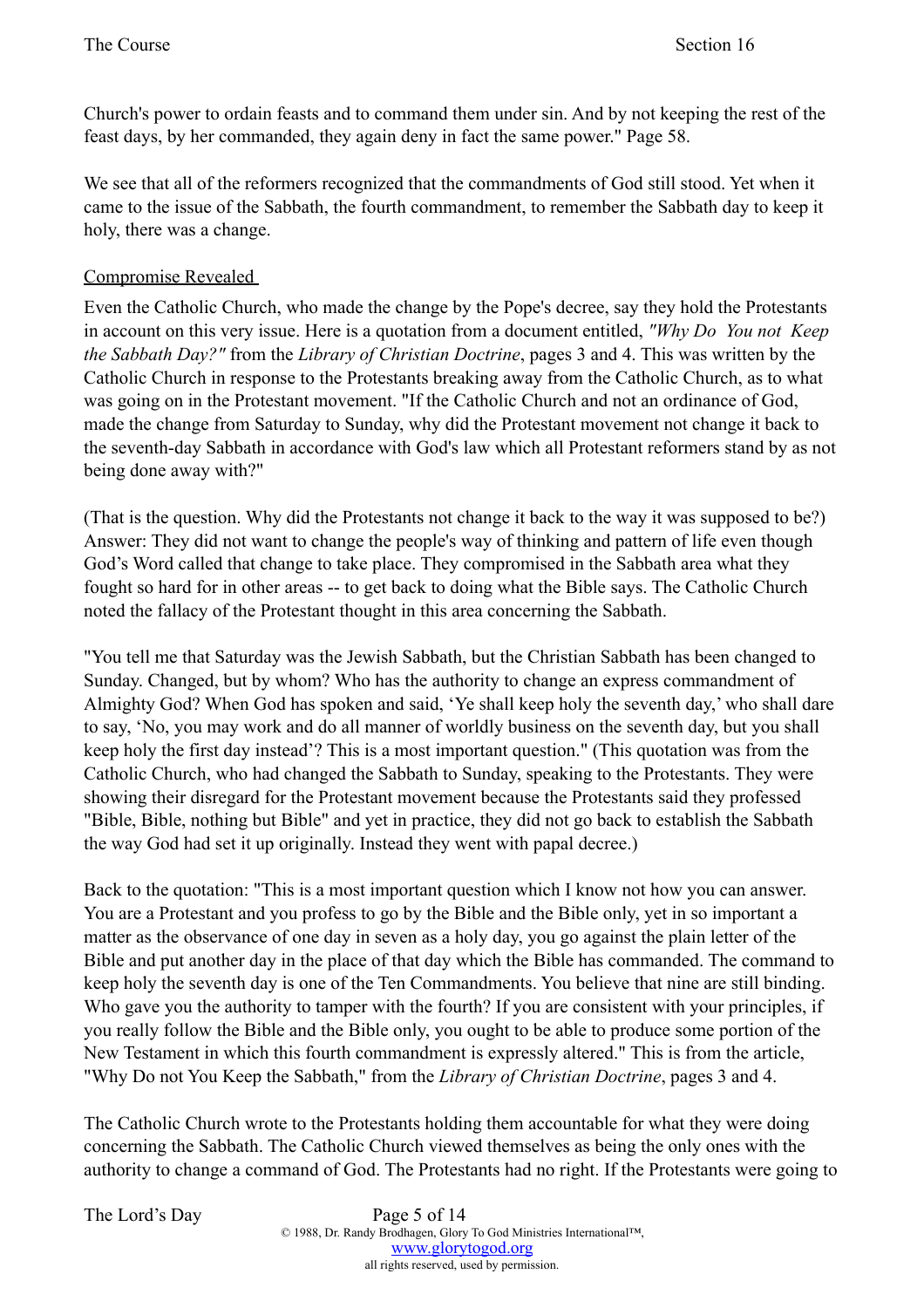go on with this change from God's clear commandment, then the Catholic Church figured that they should go with all of the other papal decrees, instead of casting them aside.

#### General Observations and Conclusions

The seventh day Sabbath is God's holy day by God's command and He has not changed it. No man or church body has the right to change God's commands. Any alteration by man is an abomination before God. Even today's Sunday worship is not pleasing to God when people are not setting aside the entire day for God's Word, worship and rest. Instead they are using the day for their own pleasure as soon as they get out of church. For us, as God's people, to be obedient to His call to holiness and to receive the fullness of His plan for us, we need to honor the Lord of the Sabbath on His Sabbath.

Our salvation is not dependent on keeping the Sabbath, but our salvation is dependent on Jesus alone. However, Jesus said, *"If you love Me, you will keep My commandments."* We can worship God every day, but God has established the seventh day and declared it holy. A Saturday or Sabbath rest to Him is God's command to us. In Matthew 15, Jesus said, *"In vain they do worship Me, teaching for doctrine the commandments of men."* Teaching for doctrine that Sunday is the Sabbath day on which to worship instead of going back to the way God intended it to be is vain worship.

We believe that the Sabbath is going to be a point of contention in these last days. It will be a point of contention among God's true people, the world and carnal believers.

The question always comes, "Why is no one in the Christian Church really acting upon this yet?" This question is answered in Revelation 14:6-12, where the Lord tells us that this will be a message just before the coming of the beast and the mark of the beast. We are in the last days and the message concerning worship and holiness has already begun in the body of Christ. Even now this message will play a part in the move of the Holy Spirit of God, drawing God's people into that which God considers to be true worship before His return, at which time we will worship God forever.

#### Should We Keep the Sabbath Today?

*"These people draw near to me with their lips, but their hearts are far from me. In vain they do worship me, teaching for doctrine the commandments of men."* (Matthew 15:8-9).

*"For to obey is better than sacrifice,"* (1st Samuel 15:22). Obedience is the key to true life and worship of God. Obedience to what? The commandments of the Bible, which is how God's people are to obey Him in what He wants accomplished. God always sets down the directions. Man has no right to determine or alter God's commands.

Concerning worship and God's holy Sabbath, it is important that we realize that the Sabbath (seventh-day) is an eternal creation principle of God. Like the tithe, the Sabbath was established long before the law was given to Moses. In fact, the seventh-day was established by God before Adam fell away from Him. The Sabbath is also established by the law which is eternal and holy. (Exodus 20:8-11; Romans 7:12-14). It will be observed in the new heaven and new earth. (Isaiah 66:22-24)

God established the Sabbath immediately after He had made His creation. In Genesis 2:1-3, we find that God Himself observed, blessed and declared holy to Himself the *seventh* day. We note: God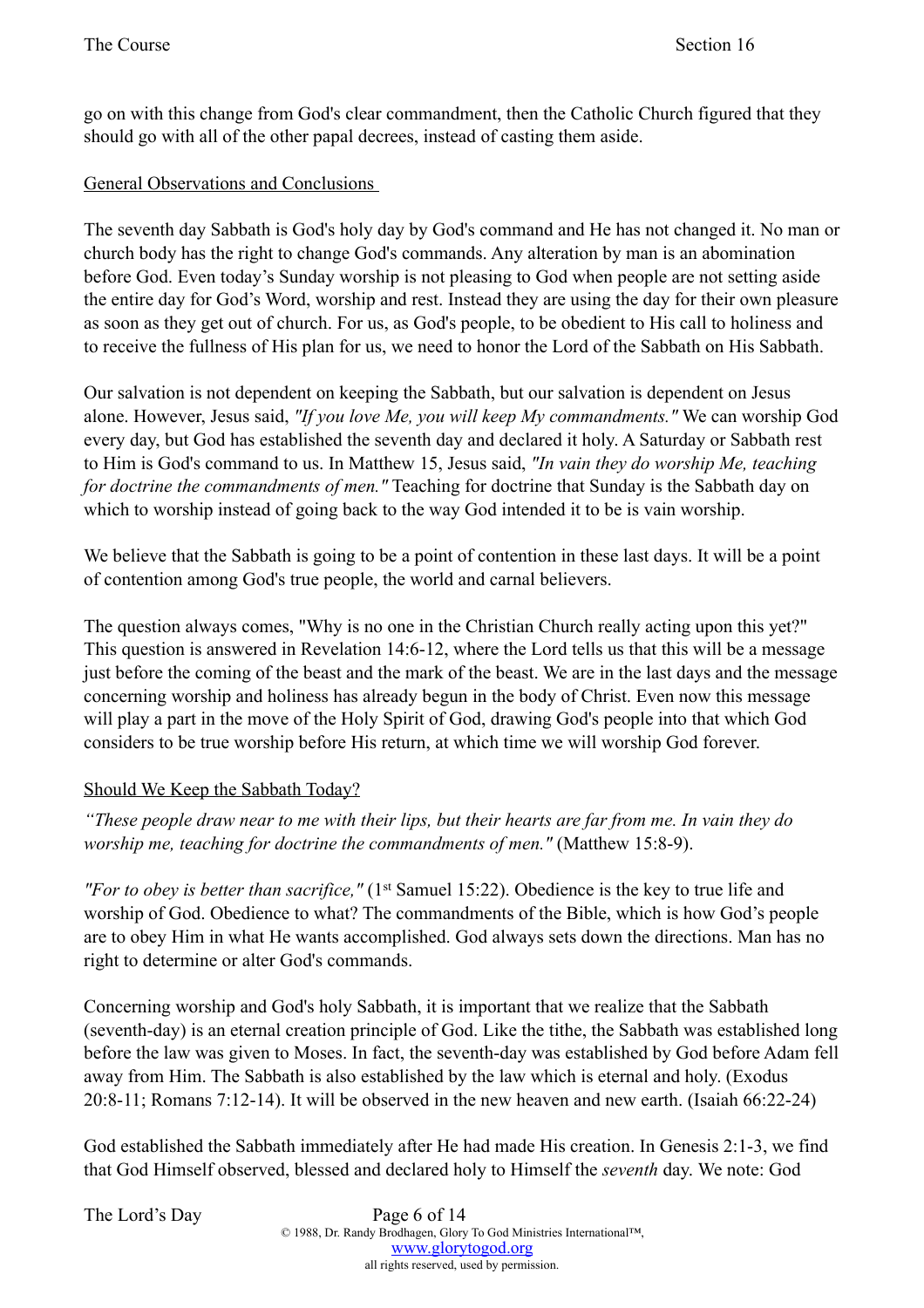declared holy and blessed the seventh day (Friday dusk to Saturday dusk). God did not bless and declare holy the first day (Saturday dusk to Sunday dusk), nor the second, third, or other days. The seventh day He blessed. Who is man to change what God has blessed?

Only one entire day a week, according to God's Word, was set aside by God Himself and declared holy to Himself. Man, before falling away from God, observed the seventh-day Sabbath. Why is it that the Spirit-filled Church in these last days is not observing it to the Lord? The Holy Spirit of God certainly will not violate His own principles!

True, we can and should worship God every day. However, it must be made clear, that when God is talking about His holy Sabbath being kept holy, He is not merely talking about remembering to go to church! The Lord has definitely set down in His Word that there be a twenty-four hour period, set aside for man to rest from his own work, pleasure, buying and selling and to worship and delight in the Lord. (Isaiah 58:13-14) The Sabbath involves a total separation of God's people from the world, a foreshadowing of the new heaven and new earth to come.

When the Lord was teaching me about worship and His holy Sabbath, He said, "My son, My people are profaning My Sabbath whether they observe it on Saturday or Sunday." At the time, I did not understand what "profane" meant, until the Lord showed me Isaiah 56:1-8. It used the same words about His people profaning, violating, desecrating and not keeping holy His Sabbath. They were not observing it in the way He declared it to be observed as being holy. To keep it holy means to observe it God's way! *"Remember the Sabbath day to keep it holy."* (Exodus 20:8)

#### The Law Was Not Abolished

Let me give you more information for your consideration.

The major reformers and men of God throughout history and today acknowledge that the commandments of God are not done away with by faith in Jesus. (Romans 3:30-31, Revelation 12:17; Revelation 14:12; 1st Timothy 1:7-11; Romans 7:10-14; 1st John 5:3; Romans 7:22; James 2:17-26, John 14:15, 21-24.) Jesus Himself stated that He did not come to do away with the law and that the law stands until the new age. (Matthew 5:17-20)

Sin is the transgression of the law.  $(1^{st}$  John 3:4 and Romans 5:13). It is willfully expressed rebellion against the holy law of God; as such, rebellion against God Himself. To deny God's law is to deny God's right of authority over one's self. To a person walking in the Spirit, the commandments of God are not grievous and burdensome, but rather a delight. Jesus is truly their Lord. (1st John 5:3, Romans 7:22, and Romans 8:4).

The commandments of God are only a problem to those who are carnally minded and who do not want to obey God, rather desiring to serve their own flesh. (See Romans 8:1-14). For the person who is led of the Spirit of God, keeping the commandments of God is a delight and comes naturally in the spirit. The people led of the Holy Spirit are truly sons of God because they are obediently displaying the righteousness of the law being fulfilled in them through God's Spirit that lives and works in them in Jesus. (Romans 8:3; John 14:15 and 21-24)

The person who is led of the Holy Spirit is not under the law. Why? Because the law is for transgressors (to turn them to Jesus and to fulfill the law). ( $1<sup>st</sup>$  Timothy 1:7-11) The person who is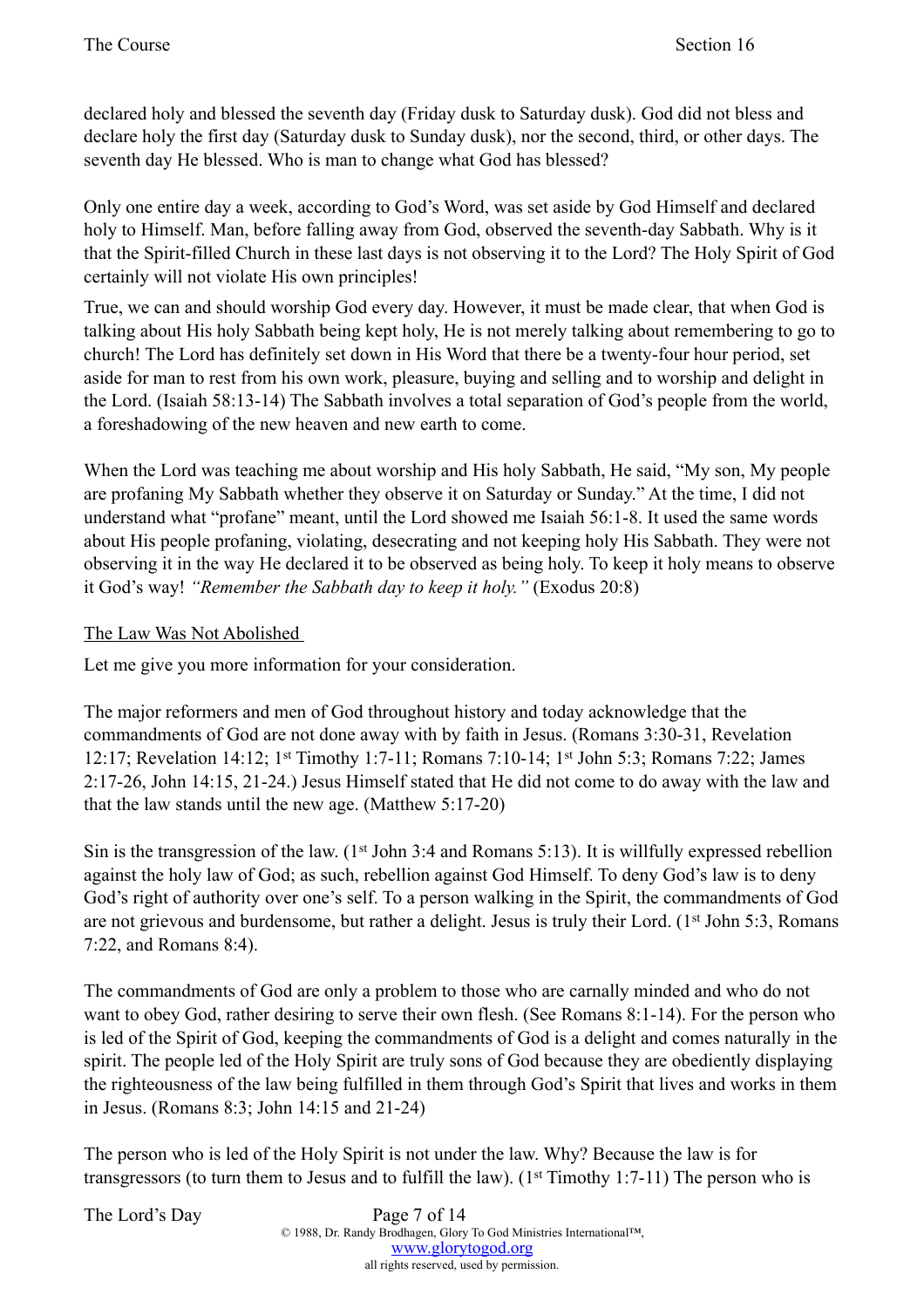walking in the Spirit does not violate the commandments of God. He obeys God's commandments and because he fulfills the law, he is not under the law, nor does condem- nation come by not doing the law. (Galatians 5:16-18; Romans 8:1-4; and 1st John 5:1-3).

If the law of God is done away with, then why do John, Paul, James and Peter spend so much time discussing the concern for sin and the need for holiness in peoples' lives? Sin is the transgression of the law of God ( $1<sup>st</sup>$  John 3:4). If the law of God is done away with, then there would be no more sin to talk about. (Romans 5:13) Apparently, in the letters included in God's Word, since sin and the need for holiness are discussed so much, the law of God must still stand to drive commandmentbreakers to Jesus for life; and to provide God's standard for true holiness. (Romans 7:12; and Galatians 3:19-26).

One of the early Church heresies or false teachings, which even Paul was dealing with, was called "Anti-Nomianism." This was the teaching that in Jesus we are no longer under the law, but under grace; so we can now go and sin, living however we want in violation of the commandments of God. Paul in response to this type of thinking stated, *"What shall we say then? Shall we continue to sin, that grace may abound? God forbid. How shall we that are dead to sin, live any longer therein?"* (Romans 6:1-2).

Our salvation comes by God's grace through faith in Jesus Christ alone, not by works lest any man should boast. Our salvation is God's free gift. (Ephesians 2:8-9). However, if we are truly sons of God, we will obey His commandments. We will live holy by keeping His commandments because of the life of God in us. (James 2:17-26; Hebrews 10:26; 1<sup>st</sup> John 3:1-10; 1<sup>st</sup> Peter 1:13-25; and Philippians 2:13-14).

Jesus said, *"Not everyone who calls to me, 'Lord, Lord,' will enter into the kingdom of heaven, but he who does the will of my Father which is in heaven."* (Read Matthew 7:15-17). You will know the true sons of God by the fruit of obedience to God in their lives. God's true children love to know and obey their Father's commandments. It is a lie of the devil to say that we do not have to keep the commands of God.

# The True Commandments

If the commandments of God have not been done away with and those who walk after the Spirit are to be observing God's commandments, then it is vital that we know in truth what God has set down to be His commandments so we can obey them! Is this not true?

From a little child, I was taught the commandments of God. In my catechism and in all major catechisms (teaching materials of the church), you will find that the commandment about the Sabbath is listed as the third commandment and reads, "Remember the Sabbath day to keep it holy."

Are you aware that the devil has violated and counterfeited the commandments of God through the ignorance of men and the doctrines of devils? If this is not the case, why is the fourth commandment, *"Remember the Sabbath day to keep it holy,"* called the third commandment in most religious circles' teaching materials?

Take a look at Exodus 20:1-17. Here we find the Ten Commandments of God which were written *with God's own finger*. You will quickly discover that the true commandments of God, as recorded in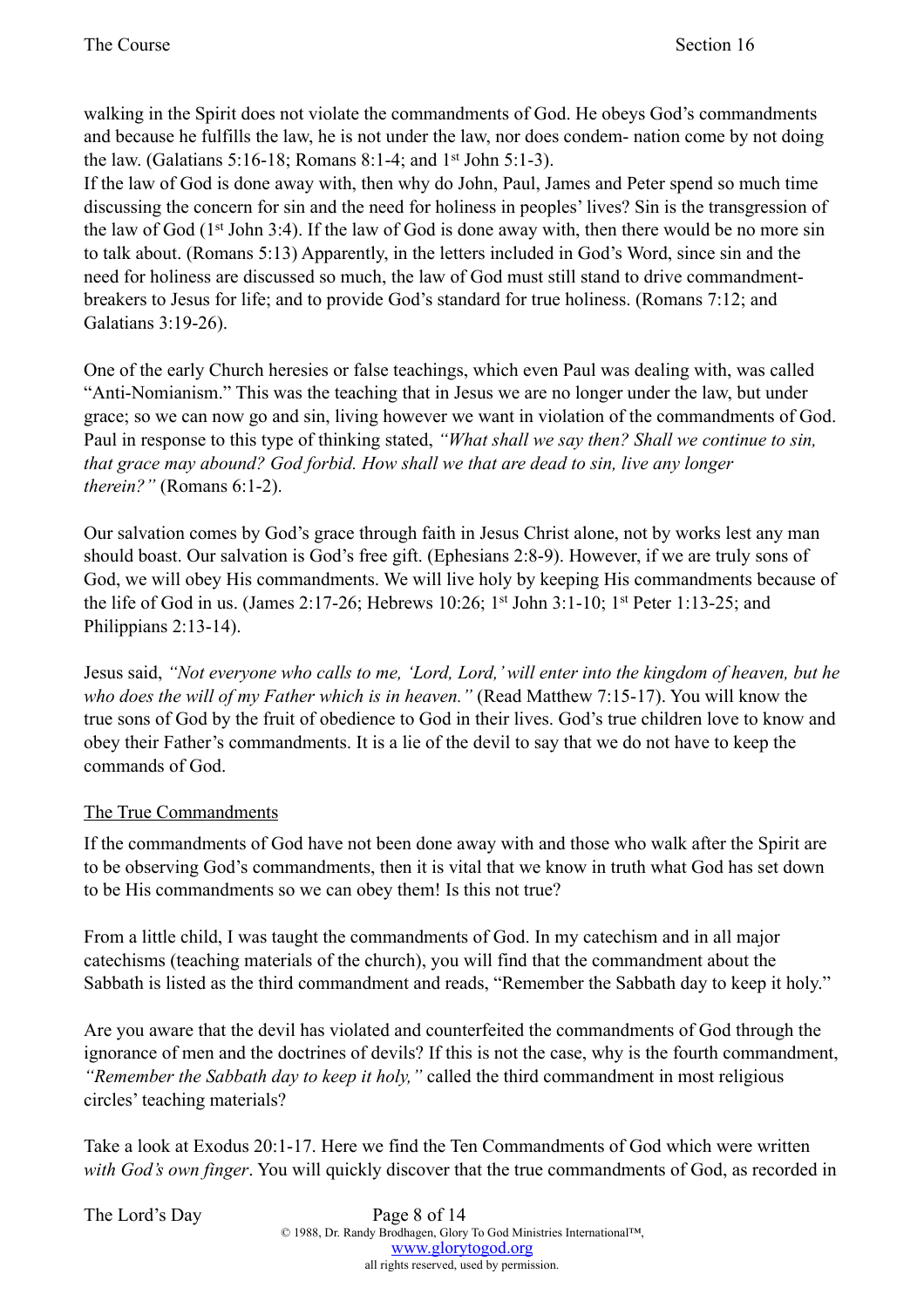Exodus 20, have been altered by the religious world.

This is the order in which they were written in Exodus 20: (1) v.3 no other gods; (2) v.4-6 no graven images; (3) v.7 no taking the Lord's name in vain; (4) v.8-11 remember the Sabbath day to keep it holy; (5) v.12 honor father and mother; (6) v.13 no killing [murdering]; (7) v.14 no committing adultery; (8) v.15 no stealing; (9) v.16 no bearing false witness; and (10)v.17 no coveting neighbor's house, wife, etc.

Let me show you what the devil, working through religious leaders, has done to the commandments. Check this information with any catechism or teaching guide of any religious organization. You will find these changes:

First, they have omitted the second commandment. This was done so the church could sell, for great financial gain, little images of various saints for people to pray to, in direct violation of the second commandment of God -- *"Thou shalt not make unto thee any graven images..."* 

Secondly, they have completely omitted verses 9-11 concerning the fourth commandment and shortened it to read, "Remember the Sabbath day to keep it holy (v.8)." The purpose of this omission is so that they could change the day and purpose of God's true seventh-day Sabbath to any day they wanted and no one over the centuries would know the difference. The Emperor and the Pope decided to make the Sabbath on Sunday, which was the pagan day of worship to the sun god.

God specifically spent four verses discussing the Sabbath commandment and how to observe it. What did the Church omit in verses 9-11? If you search the Word of God, you will find they omitted which Sabbath day is still to be observed. It is not done away with as were the ceremonial Sabbaths. Verses 9-10 reads, *"Six days shall you labor, and do all your work. But the seventh day is the Sabbath of the Lord, your God..."* 

Now you can understand why they had to change God's holy commandment. They could not deceive and change God's holy seventh-day Sabbath to any day they wanted unless they first altered the commandment itself as they taught it to people. They could get away with this because many people, to their shame, do not take the time to know what God really says in His Word.

The Lord showed me one time that the teachers of His Word are held accountable with a greater responsibility. (Matthew 18:6; James 3:1). However, people who do not search the word of God themselves, to find out and check out what the teachers are saying, are not going to be able to say when they stand before God, "He taught me wrong!" God will also hold the people responsible for believing and acting upon a lie.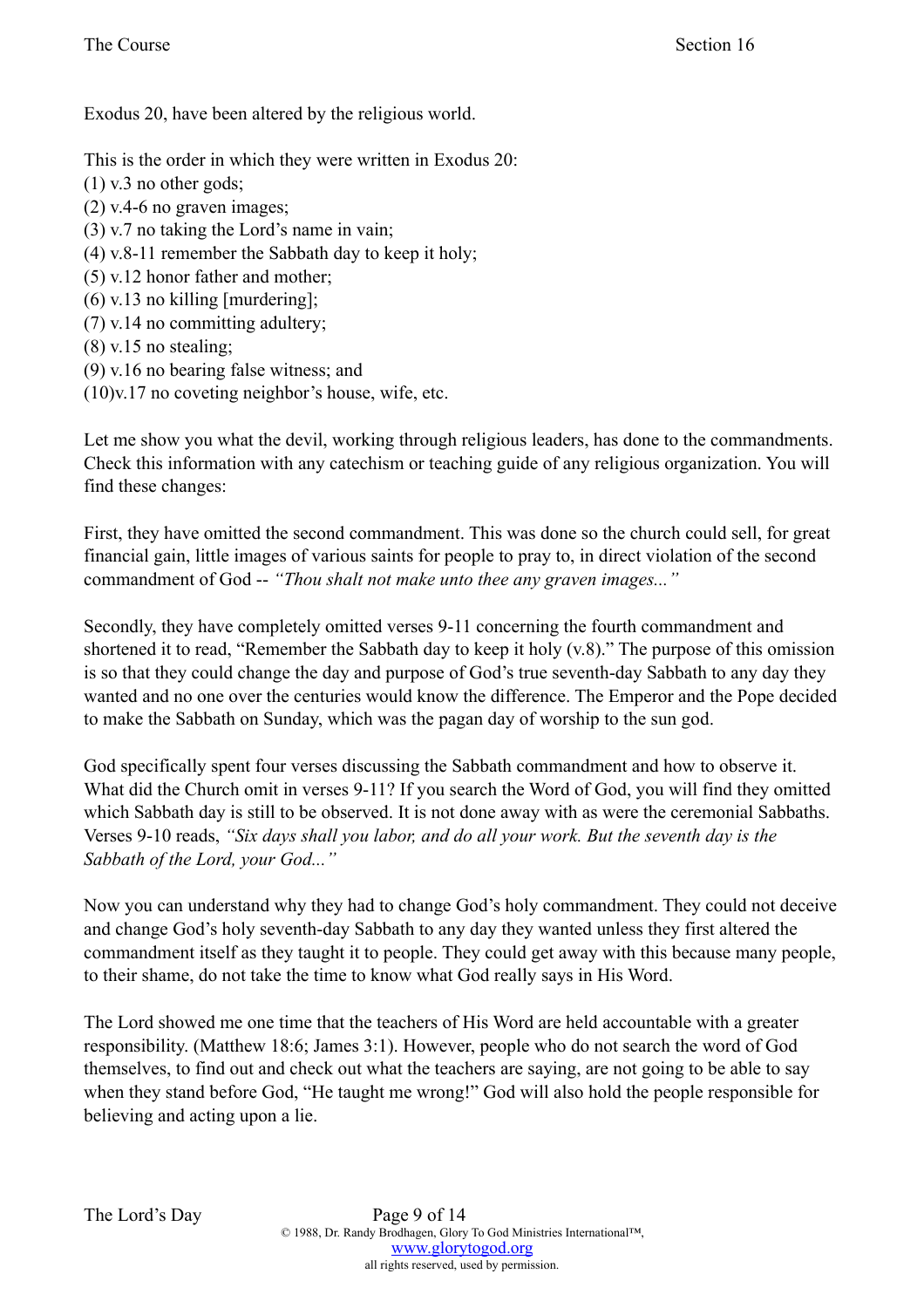The third change that the "church" made was to add a commandment. Since they had dropped the second commandment, they had to add another one in order to have ten. They split up Exodus 20:17 into two commandments -- *"Thou shalt not covet they neighbor's house,"* and *"Thou shalt not covet they neighbor's wife, manservant, etc."* 

Are you able to see clearly and hear the empty counterfeit that Satan has presented to God's people? This happened through spiritually ignorant and unholy people, who had a form of godliness but denied the power of God. When you change the day of the Sabbath, the blessing of God is removed. The seventh day is blessed, not the first day, because there is no first day Sabbath in God's eyes. He did not command a first day Sabbath; man did.

*"In vain you do worship me, teaching for doctrine the commandments of men."* (Matthew 15:9) You might say, "But I can worship any day." Friend, you have missed the point! One, the seventh day Sabbath is a command of God. (Exodus 20:8-11) Two, if you are truly going to *"Remember to keep the Sabbath holy,"* there is more to it than going to church an hour or two on a certain day. (See chapter on "How to observe the Sabbath God's way," in our *Everlasting Gospel* book.) God wants the entire day to be kept holy as a delight to the Lord.

## True Believers Can Keep the Commandment

When the Lord taught me about this, line upon line, precept upon precept, He revealed that the Sabbath was going to be an issue of great importance in the last days. The Lord said that great persecution would arise over this issue against God's true believers. The persecution would come from unbelievers and from carnal religious people.

Most of the time, unbelievers could not care less what believers are doing and in many cases they cannot tell the difference between believers and themselves. This is often why they do not want Jesus. However, people who have kept true religion, as the Bible says, *"…keep themselves unspotted from the world."* (James 1:27) People who observe God's holy Sabbath are keeping themselves unspotted from the world, interestingly, on the world's busiest day. Unbelievers will persecute you for this because you are different from them.

Carnal believers, the Lord showed me, have one foot in heaven and one foot in the world. They want the best of both worlds. Jesus said, *"Would that you were hot or cold, but since you are lukewarm, I will spit you out of my mouth."* (Read Revelation 3:15-19) If we are believers, we cannot just do what we feel like doing; we belong to God. (1<sup>st</sup> Corinthians 6:19-20)

The Lord told me to tell the people who are carnal that they had better repent and get both feet planted in heaven, because only the true believers, who have the faith of Jesus and keep the commandments of God, are going to enter into life with Him. (Revelation 14:12; Rev. 12:17; Rev. 3:15-19) We have to have both feet planted in heaven. We are in the world, but not of it. (John 17:15-16, Ephesians 2:6, Colossians 3:1-6)

The Lord said that carnal people would not be able to observe His holy Sabbath because they love the world and because it involves total separation from the world and one's own desires for a twentyfour hour period. The Sabbath is to be a taste of the "heavenly" on this earth now. (Hebrews. 4:9) Carnal believers love the world and their own pleasures and affairs too much to let go of it and obey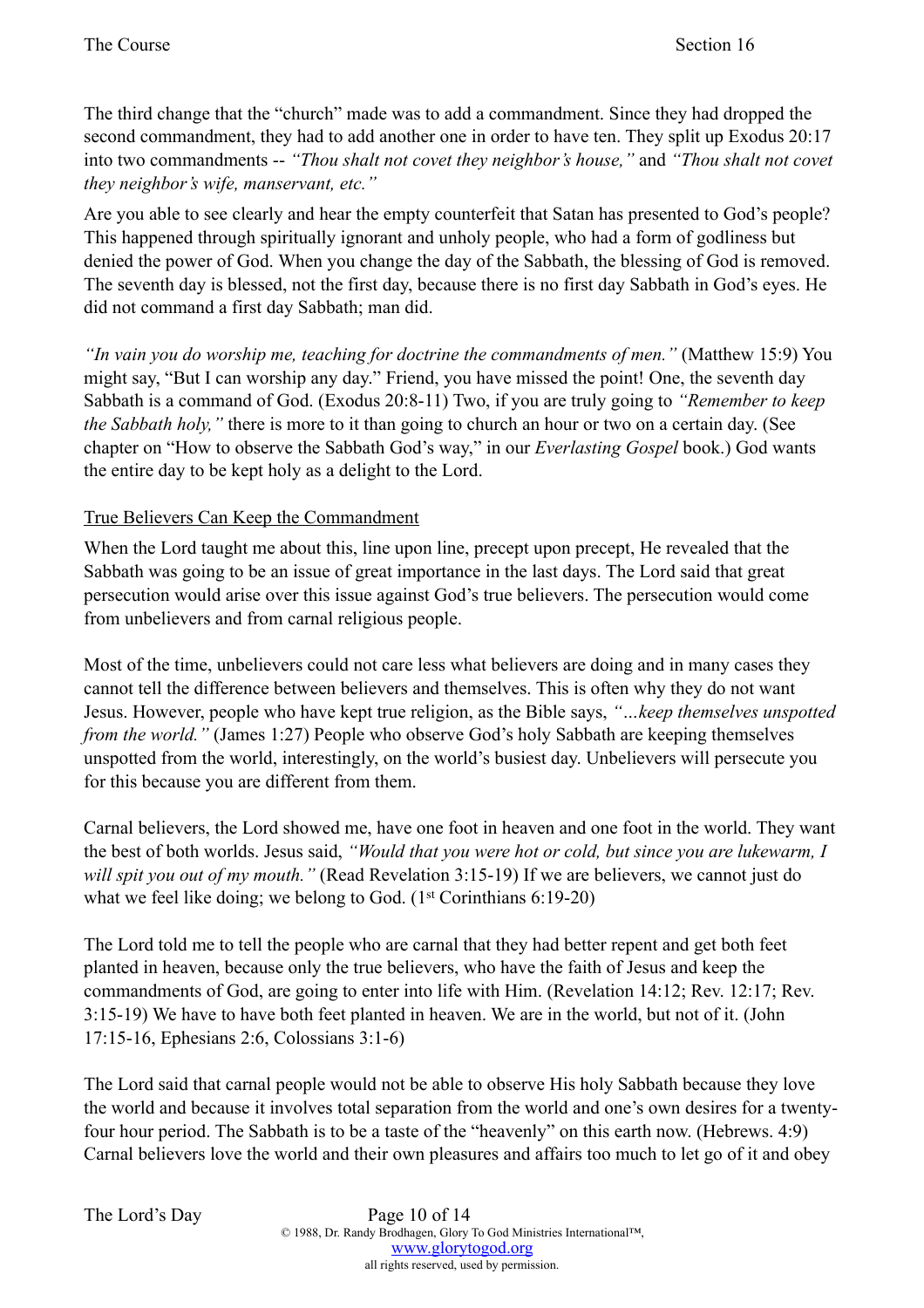God's commandments. They do God's commandments only when it is convenient. The Sabbath is not convenient to a carnal believer.

Permit me to show you what God's Word says concerning carnal people who live after their own flesh rather than the commandments and Spirit of God. In Romans 8:1-14, we find this information. First, carnal believers who walk after their own flesh rather than by the Holy Spirit and do not keep God's commandments, are under condemnation (v.1). Second, through Jesus, the righteousness of the law or commandments of God are fulfilled in those who are not carnal but spiritual (v. 3-4). Third, carnal people spend their time thinking about and doing the things of the flesh. Spiritual people do the things of the Holy Spirit. They obey the commandments of God (v.5). Fourth, carnallyminded people are going to die. Spiritually minded people are going to have life and peace (v.6). Fifth, carnally-minded people are at war against God. (James 4:4) Those people are rebellious against God by being disobedient to His law and commandment. They deny God or His law to have any authority over them because they have set themselves up as gods (v.7). Sixth, carnal or fleshly people cannot please God. God's wrath will be shown to them (v.8).

However, those who are true believers walk in the Spirit, obeying the commandments of God and not fulfilling their own fleshly desires. If the Spirit of God lives in us and we are true sons of God, then we will daily put to death our own desires and do what His commandments say. We are led by His Spirit (v.9-14).

True worship is a matter of simple obedience to God in all areas of our lives. Jesus has given us new life and the ability to live as God's sons and daughters, fulfilling the law of God in our lives. (Romans. 8:3-4) We as God's true people delight in our God and in His Word and commands. (Psalm 119)

In the Christian church today, nine commandments are recognized and followed to the letter. However, the fourth commandment also needs to be recognized and observed. We need to *"Remember the Sabbath day to keep it holy. Six days shalt thou labor and do all thy work: But the seventh day is the Sabbath of the Lord thy God, in it thou shalt not do any work..."* (Exodus 20:8-11)

Are people saved who do not observe God's Sabbath? The issue is not that of salvation, but a loving and thankful obedience to our God and His commandments. We know from His Word that a true child of God will not willfully, knowingly, continue to sin or violate God's commandments. (Read 1st John 3:2-11)

*"Everyone who commits* (practices) *sin is guilty of lawlessness; for* [that is what] *sin is, lawlessness* (the breaking, violation of God's law by transgression or neglect – being unrestrained and unregulated by His commands and His will). *No one who abides in Him* (Jesus) [who lives and remains in communion with and in obedience to Him – deliberately, knowingly and habitually] *commits* (practices) *sin. No one who* [habitually] *sins has either seen or known Him* [recognized, perceived, or understood Him, or has had an experimental acquaintance with Him] (Jesus). *Boys* (lads), *let no one deceive and lead you astray. He who practices righteousness* [who is upright, conforming to the divine will in purpose, thought, and action, living a consistently conscientious life] *is righteous, even as He is righteous."*  $(1<sup>st</sup> John 3:4, 6-7 Amplified Bible)$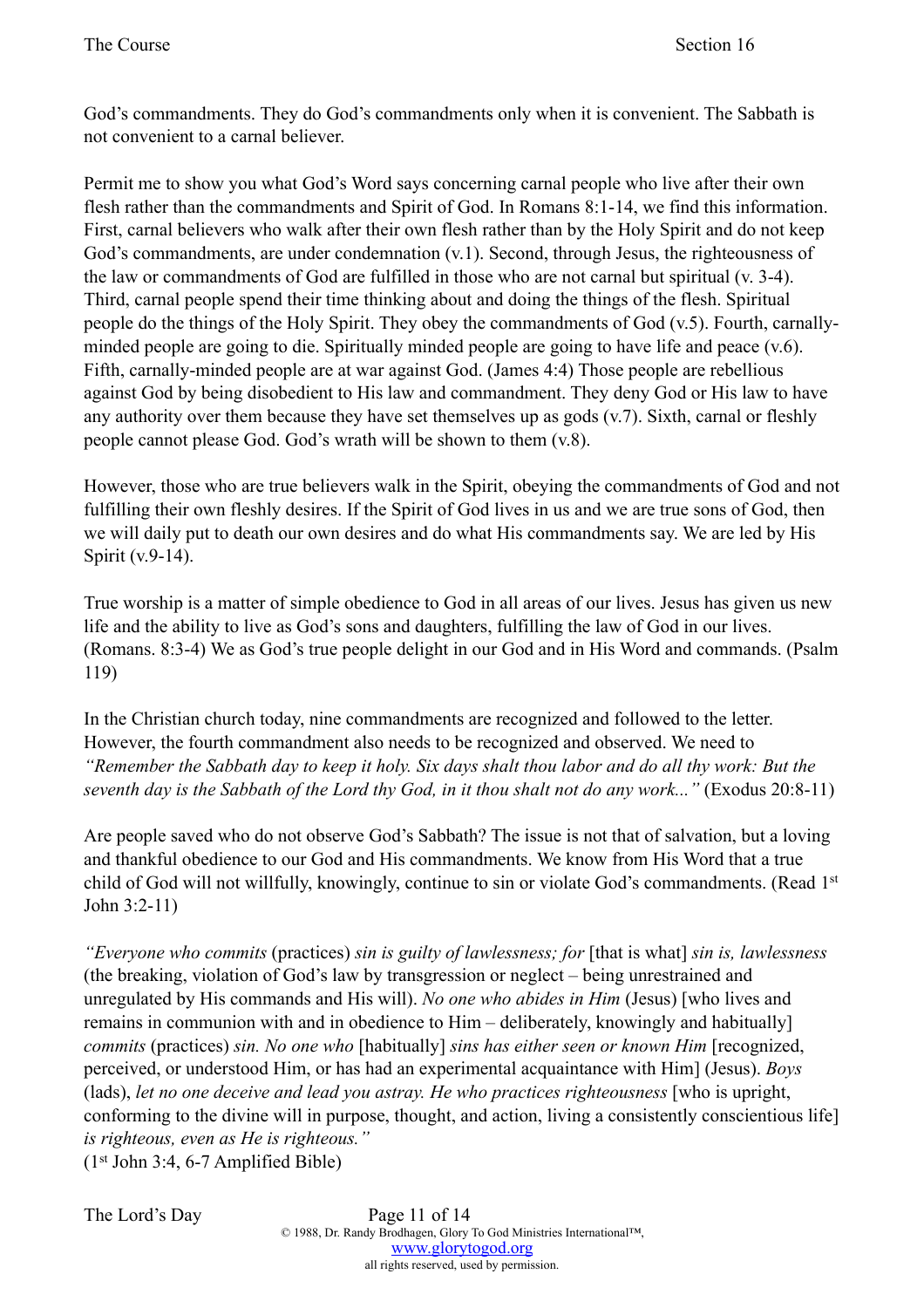It is quite clear from God's Word, especially if you would continue to read further in 1st John 3:8-11, that a person who is truly a child of God will keep God's commandments. Ignorance is no excuse. We cannot even claim that the twenty-four hour seventh-day Sabbath is not required by God for us to observe in the manner He has instituted as one of His commandments.

A true child of God, according to God's Word, will not continue to willfully, deliberately, knowingly and continually practice sin. (1<sup>st</sup> John 3:9) When a person willfully and deliberately continues to sin, after having knowledge of the truth, will bring God's judgment upon himself. (Read Hebrews 10:26-31)

The body of Christ in these last days is coming into an understanding concerning worship and holiness. Loving God and holiness, in God's understanding, involves obedience to His commandments. (1st Peter 1:14-16; 1st John 5:1-3) *"If you love me, keep my commands."* (Read John 14:15, 21-24.)

*"Remember the Sabbath day to keep it holy…"* is one of God's commandments. To keep it holy means that we are obedient to observe God's day in the way in which He has said to observe it.

As stated before, the Lord told me, "My son, My people are profaning (not keeping holy) My Sabbath, whether they observe it on Saturday or Sunday." The Lord proceeded to show me that not only were we observing His Holy Sabbath on the wrong day, but we were not keeping it holy because we were not observing the twenty-four hour day completely to the Lord. (Isaiah 58:13-14)

A true, loving heart worships in obedience to God's commandments. *"In vain they do worship me teaching for doctrine the commandments of men."* (Read Matthew 15:8-9) The Lord Jesus said, *"Think not that I am come to destroy* (do away with or undo) *the law or the prophets: I am not come to destroy, but to fulfill. For truly I say unto you, till heaven and earth pass away, not one jot or one tittle* [punctuation points in Hebrew] shall in no wise pass from the law till all be fulfilled. *Whosoever therefore shall break* (does away with or relaxes – Amplified Bible) *one of these least commandments, and shall teach men so, he shall be called the least in the kingdom of heaven: BUT WHOSOEVER SHALL DO AND TEACH THEM, THE SAME SHALL BE CALLED GREAT IN THE KINGDOM OF HEAVEN."* (Matthew 5:17-19)

# The Choice Is Yours

The time of the end of this age is rapidly approaching. God is seeking for His true people to worship Him in spirit and truth. (John. 4:23-24) Truth means in obedience to His ways.

What will you do with God's Holy Sabbath now?

• *"And I saw another angel fly in the midst of heaven having the everlasting gospel to preach unto them that dwell on the earth, and to every nation, and kindred, and tongue, and people, saying with a loud voice, 'Fear God, and give glory to him: for the hour of His judgment is come: And worship him that made heaven, and earth, and the sea and the fountains of waters.' And there followed another angel, saying, 'Babylon is fallen, is fallen, that great city, because she made all nations drink of the wine of the wrath of her fornication.' And the third angel followed them, saying with a loud voice, 'If any man worship the beast and his image, and receive his mark in his forehead, or in*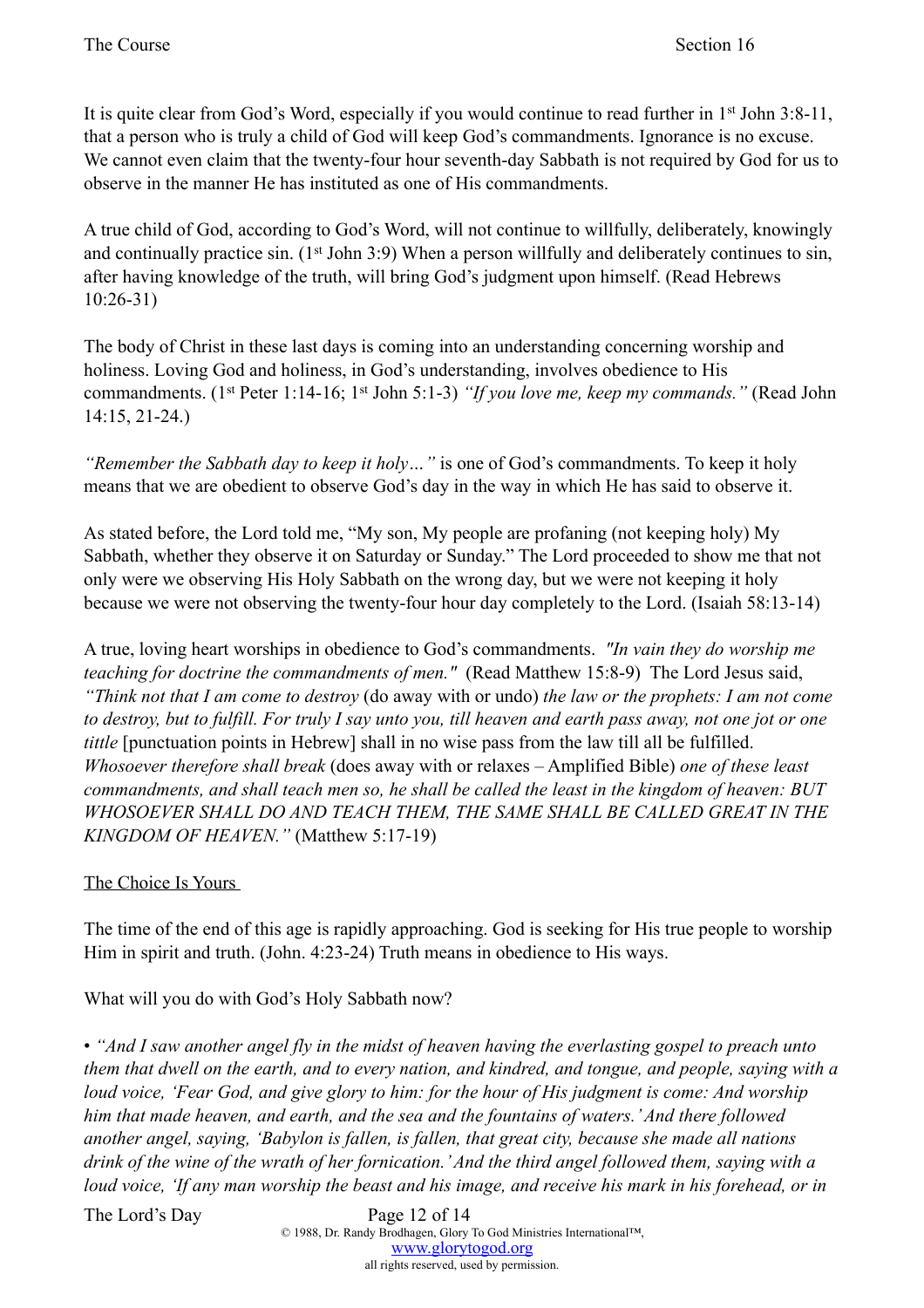*his hand, the same shall drink of the wine of the wrath of God, which is poured out without mixture into the cup of his indignation; and he shall be tormented with fire and brimstone in the presence of the holy angels, and in the presence of the Lamb: And the smoke of their torment ascendeth up for ever and ever; and they have no rest day nor night, who worship the beast and his image, and whosoever receiveth the mark of his name.' HERE IS THE PATIENCE OF THE SAINTS: HERE ARE THEY THAT KEEP THE COMMANDMENTS OF GOD, AND THE FAITH OF JESUS."* (Revelation 14:6-12)

• *"Great and marvelous are thy works, Lord God Almighty; just and true are thy ways, thou King of saints, who shall not fear* (reverence) *thee, O Lord, and glorify thy name? For thou only are holy: For all nations shall come and worship before thee; for thy judgments are made manifest."* (Revelation 15:3-4)

• "*For as the new heavens and the new earth, which I will make, shall remain before me, saith the Lord, so shall your seed and name remain. And it shall come to pass, that from one new moon to another, and from one Sabbath to another, shall all flesh come to worship before me, saith the Lord. And they shall go forth, and look upon the carcasses of the men that have transgressed against me: For their worm shall not die, neither shall their fire be quenched; and they shall be an abhorring unto all flesh." (Isaiah 66:22-24)* 

*• "Let us hear the conclusion of the whole matter: Fear* (reverence) *God, and keep his commandments: For this is the whole duty of man. For God shall bring every work into judgment, with every secret thing, whether it be good or whether it be evil."* (Ecclesiastes 12:13-14) (2nd Corinthians 5:10)

As the Spirit of God ministered to me from His Word concerning what He considered to be true worship and His holy Sabbath, my heart and mind were convicted by the truth. I realized that for all those years the body of Christ, myself included, had been teaching and living contrary to God's Word.

I felt like Josiah when Hilkiah the priest discovered the book of the law which had been lost in the temple archives. When they read God's Word, Josiah wept and tore his clothing in repentance. He knew that they were not teaching and living according to God's standards. Josiah repented and initiated a major reform for godliness in his nation based on God's standards. (Read 2<sup>nd</sup> Kings 22-23.)

The truth of God's Word concerning true worship and His holy Sabbath has been lost and buried for centuries by religious traditions, commandments of men and doctrines of devils. However, in these last days, the Spirit of God has again restored the truth. The truth of God demands a decision. What will be your decision?

Josiah acted on the Word of God and began a reform to restore God's principles. I believe that God's true people, who have faith in Jesus and desire to keep His commandments, are rising up in response to the Spirit of God's reform in the body of Christ today.